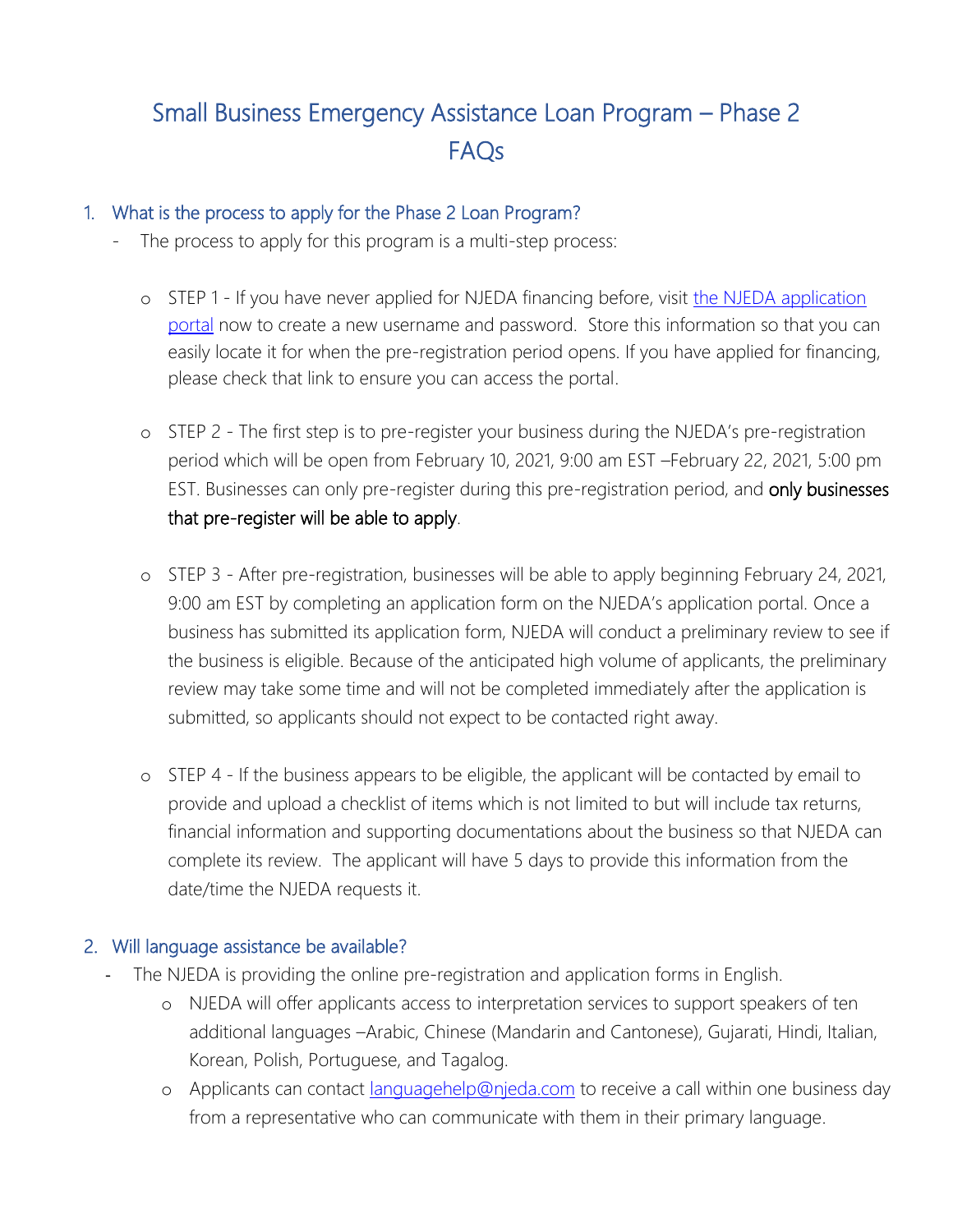o Loan documents will have to be read and signed in English. Applicants should have their own interpreter for this process.

## 3. What are the eligibility requirements for the Program?

- To be eligible for Phase 2 of the Small Business Emergency Assistance Loan Program, the applying entity must:
	- a. Have been in existence and operational on February 24, 2020
	- b. Have \$5 million or less in annual revenue (as determined by most recent financial statements). Financial statements provided should be CPA prepared or filed copies of business tax returns.
	- c. Be fully and properly registered to do business with New Jersey Department of Treasury, Division of Revenue and Enterprise Services. All nonprofits organized under 501(c) of the Internal Revenue Code are also eligible for the program.
	- d. Have a physical commercial location in the State of New Jersey (e.g., an office, a physical point of sales, a warehouse, manufacturing facility, etc.). Home-based businesses and Mobile Businesses that don't use a physical commercial location for storage or prepping are not eligible for this funding.
	- e. Be in good standing with the Department of Labor and Workforce Development (NJLWD), with all decisions of good standing at the discretion of the Commissioner of the Department of Labor.
	- f. Provide certification from the CEO/equivalent officer that the entity:
		- i. Has been negatively impacted by the COVID-19 declared state of emergency on March 9, 2020 (e.g., has been temporarily shut down, has been required to reduce hours, has had at least a 20% drop in revenue, has been materially impacted by employees who cannot work due to the outbreak, or has a supply chain that has materially been disrupted and therefore slowed firm-level production).
		- ii. Has a financial need due to being negatively impacted by the COVID-19 declared state of emergency (e.g., does not have significant cash reserves that can support the entity during this period of economic disruption; to support economic resiliency.)
	- g. Not be actively excluded or debarred by the State of New Jersey or the Federal Government
	- h. Satisfy Taxation's requirement to ensure that the entity does not have tax debts due to the State. This could be accomplished, as determined by Taxation, through a certification from the applicant that it doesn't owe any taxes and will be subject to immediate repayment if the certification is not correct. NJEDA will also verify with Taxation that the applicant has no outstanding tax obligations to the State.
	- i. Comply with duplication of benefits provisions within the Stafford Act. As such, all applicants will be required to fill out an affidavit identifying all funding sources related to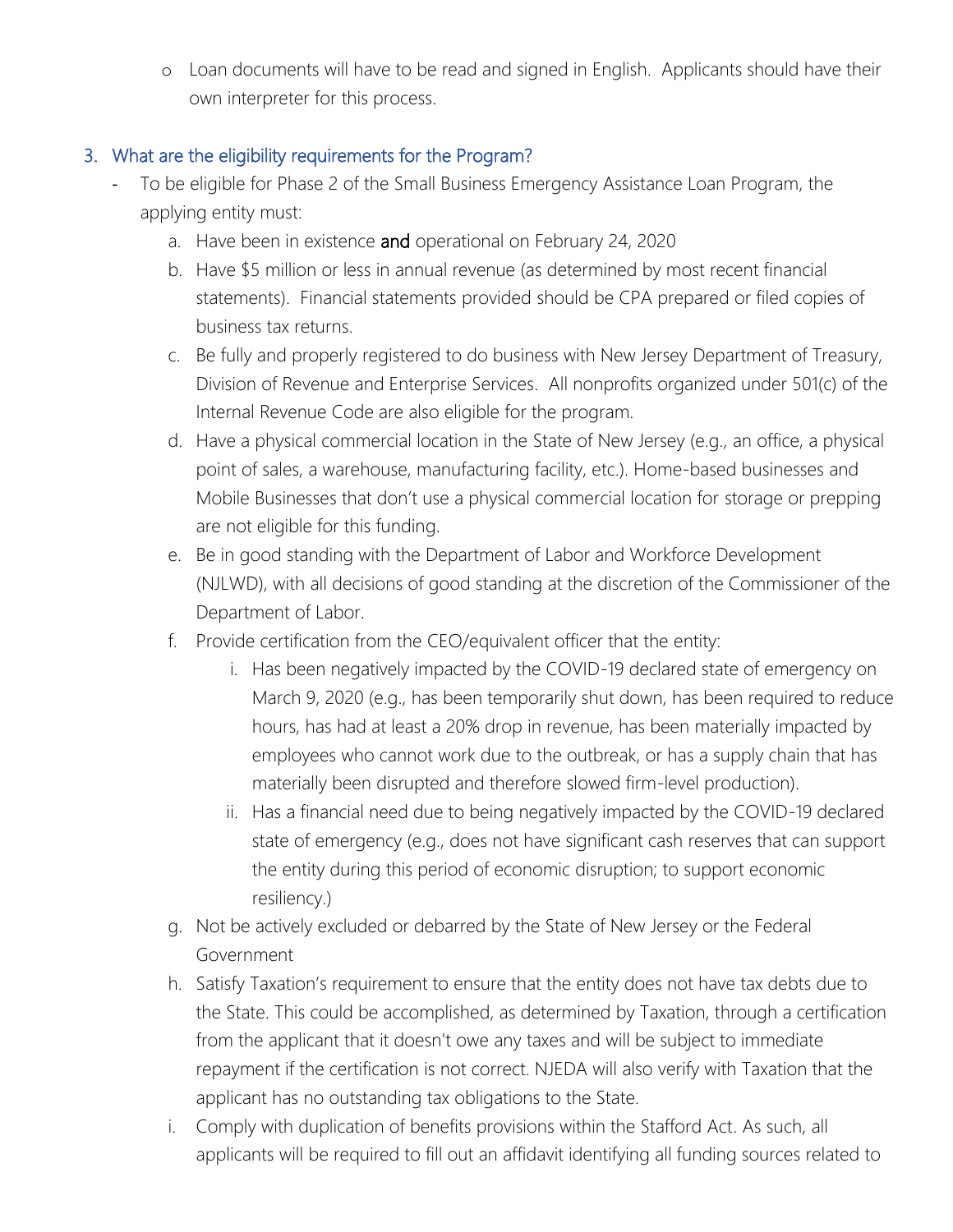COVID-19, including Small Business Administration loans and grants, forgivable portions of Payroll Protection loans, and Economic Injury Disaster grants. Applicants will certify that funds through Phase 2 of the Small Business Emergency Assistance Loan Program are not used for the same purpose in the same time period, i.e., creating a duplication of benefit.

## 4. Are there organizations that are not eligible to apply?

To be eligible you must meet all the criteria listed above. Additionally, certain types of businesses are not eligible, including (but not limited to): home-based businesses; mobile businesses that don't use a physical commercial location for storage or prepping, real estate holding companies; businesses that engage gambling or gaming activities; the conduct or purveyance of "adult" (i.e., pornographic, lewd, prurient, obscene or otherwise similarly disreputable) activities, services, products or materials (including nude or semi-nude performances or the sale of sexual aids or devices); any auction or bankruptcy or fire or "lostour-lease" or "going-out-of-business" or similar sale; sales by transient merchants, Christmas tree sales or other outdoor storage; any activity constituting a nuisance; or any illegal purposes.

#### 5. What loan amounts are available

An applicant can request a loan of up to \$100,000

## 6. If I received a loan under NJEDA's Phase 1 Emergency Loan program, can I still apply for Phase 2?

Yes, you can apply, but please note that entities which were approved for financing under Phase 1 will be eligible only for an amount that will not exceed \$100,000 in the aggregate when the amounts from the two phases are added.

## 7. What are the eligible uses of this funding?

- Financing can only be used for operating expenses incurred on or after the declared state of emergency on March 9, 2020 (all invoices/expenses incurred prior to this date would not be eligible). This includes the following eligible expenses:
	- a. Inventory
	- b. Rent/Mortgage
	- c. Payroll
	- d. Utilities
	- e. Personal protective equipment
	- f. Furniture, fixtures or equipment needed as a result of COVID-19, provided it does not require professional installation costs in excess of \$1,999.

## 8. Are there uses on funding that are not eligible?

- Yes. The following uses are not eligible uses of the Small Business Emergency Assistance Loan Program (Phase 2):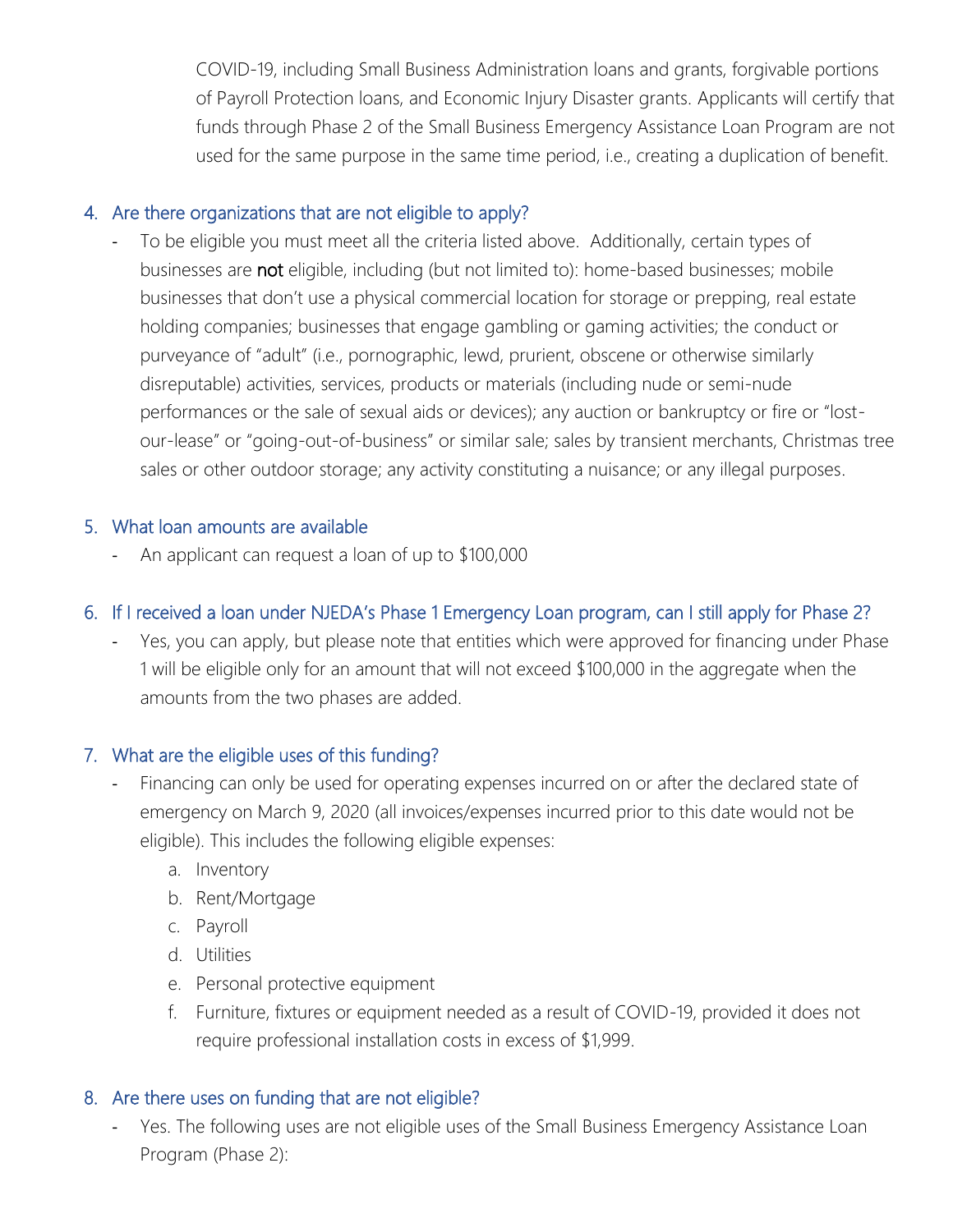- a. Operating expenses incurred prior to the declaration of emergency (March 9, 2020)
- b. Refinancing of existing debt
- c. Personal, non-business, obligations or costs incurred by related entities
- d. Construction-related expenses or contracts
- e. Furniture, fixtures or equipment requiring professional installation costs in excess of \$1,999.

#### 9. Is there an end date for a recurring expense that I could apply for?

For recurring expenses, applicant should not include projected expenses beyond 2/24/2022, but will need to provide documentation (i.e. statements, invoices, or receipts) that support the projections. The total loan request can not exceed \$100,000.

#### 10. My business is located in an Opportunity Zone. Does that make a difference?

Yes, there is a \$3.5 million of total funding reserved for businesses with a primary business location in of New Jersey's 715 eligible Opportunity Zone census tracts. To determine if your business is located in an eligible Opportunity Zone census tract, please use the [mapping widget.](https://www.policymap.com/widget?sid=8884&wkey=JZ9D8HIWMSYLMSMIA32CRQFI5LEZIYL2)

#### 11. Are there other priority applicants?

- Yes, priority will be given to applicants that have received no greater than \$10,000 of government assistance related to the COVID-19 pandemic, defined as any federal loan, grant or loan guarantee that may have been provided by or issued through any federal and/or governmental entity after March 9, 2020, including but not limited to the U. S. Small Business Administration's COVID-19 relief programs. This would also include state or local assistance that entities may have received, after March 9, 2020, related to COVID-19, of which the funding source is federal funding (i.e. programs administered by the state or county that are funded through CARES Act).

## 12. My business has multiple locations under one FEIN. What is considered my business's primary location?

- For purposes of this Program, your primary business location is the address where most of your employees are working. If no one location has the most employees because multiple locations have the same number, then the primary location from among those locations is the one that generates the most revenue. If there are still multiple locations that meet the criteria, the primary location is the location that opened first.

#### 13. Does my business need to have filed its 2020 tax return?

An applicant is not required to have filed its 2020 federal or state tax return.

#### 14. Does my business need to have filed its 2019 tax return?

An applicant which was inexistence in 2019 should have filed its 2019 federal and state tax return.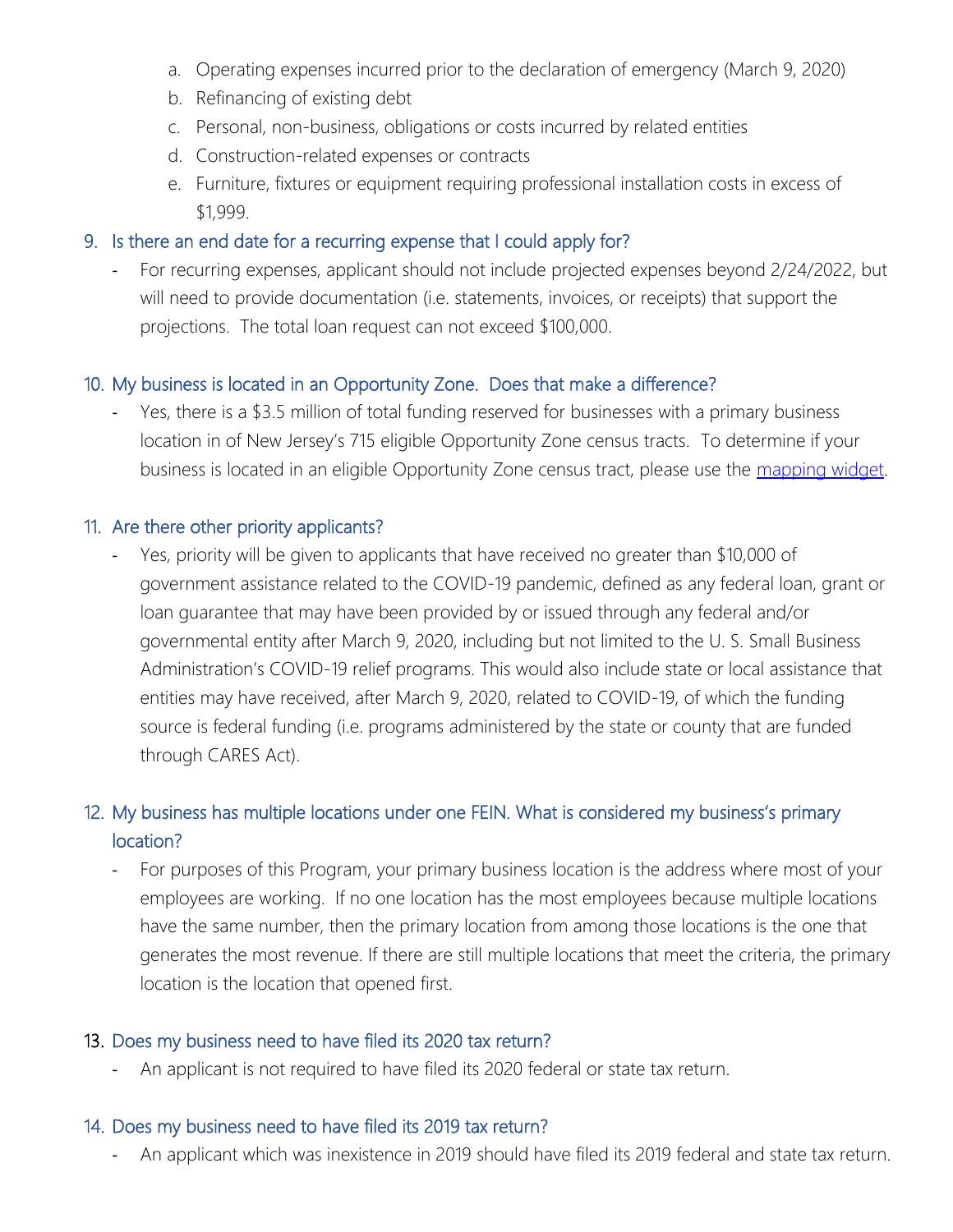## 15. What financial information will I need to have in order to pre-register and apply?

- An applicant should have the following information for pre-registration:
	- a. Contact information for someone who is authorized to speak on behalf of your company, for example: an owner or an executive such as a CEO or Executive Director
	- b. Full name of your registered legal entity
	- c. Ownership structure (sole proprietorship, LLC, Non-Profit Organization, etc.)
	- d. 9-digit Employer Identification Number (EIN; Federal Tax ID Number)
	- e. Date your business/entity was legally formed AND date your business/entity began operating (these dates may be different)
	- f. Annual revenue based on most recent business tax filing
	- g. Have you received other Federal, State, or county/municipal funding for COVID-19? If so, know the total amount you have received.
	- h. Loan amount you're requesting from the NJEDA under the Phase 2 program. (cannot exceed \$100,000 in aggregate between NJEDA COVID Loan Phase 1 & 2)
- An applicant should have the following information for application:
	- a. Names, personal addresses, date of birth, and social security numbers of any individual or entity with ownership of the business, including individual owners of a business, firm or trust that may have ownership in the applying entity.
	- b. Information on how you intend to use the loan.
	- c. If you are using the loan for furniture/fixtures/equipment or personal protective equipment, you will need to know whether those items require professional installation and the estimated cost to professionally install them, if applicable.
	- d. Information on other Federal, State, or county/municipal assistance the entity has applied for and/or received. This may include but is not limited to, i.e. PPP, SBA EIDL, NJRA grants, NJEDA grant/loan. For each one that you identify, you will need to know:
	- e. Were you approved, declined or still under review?
	- f. What was the amount you applied for and/or received?
	- g. If approved, what is the funding being used for?
	- h. Be able to answer the State's basic debarment question. This includes being able to affirmatively answer and/or certify that:
		- o You are not a home-based business
		- o You are not a prohibited business
		- o You have been impacted by the COVID-19 pandemic
		- o You will make a best effort not to lay off any additional employees and to re-hire any whom you have already laid off
		- o Information you are providing is correct
		- o You will allow the NJEDA to check your entries against other State sources of data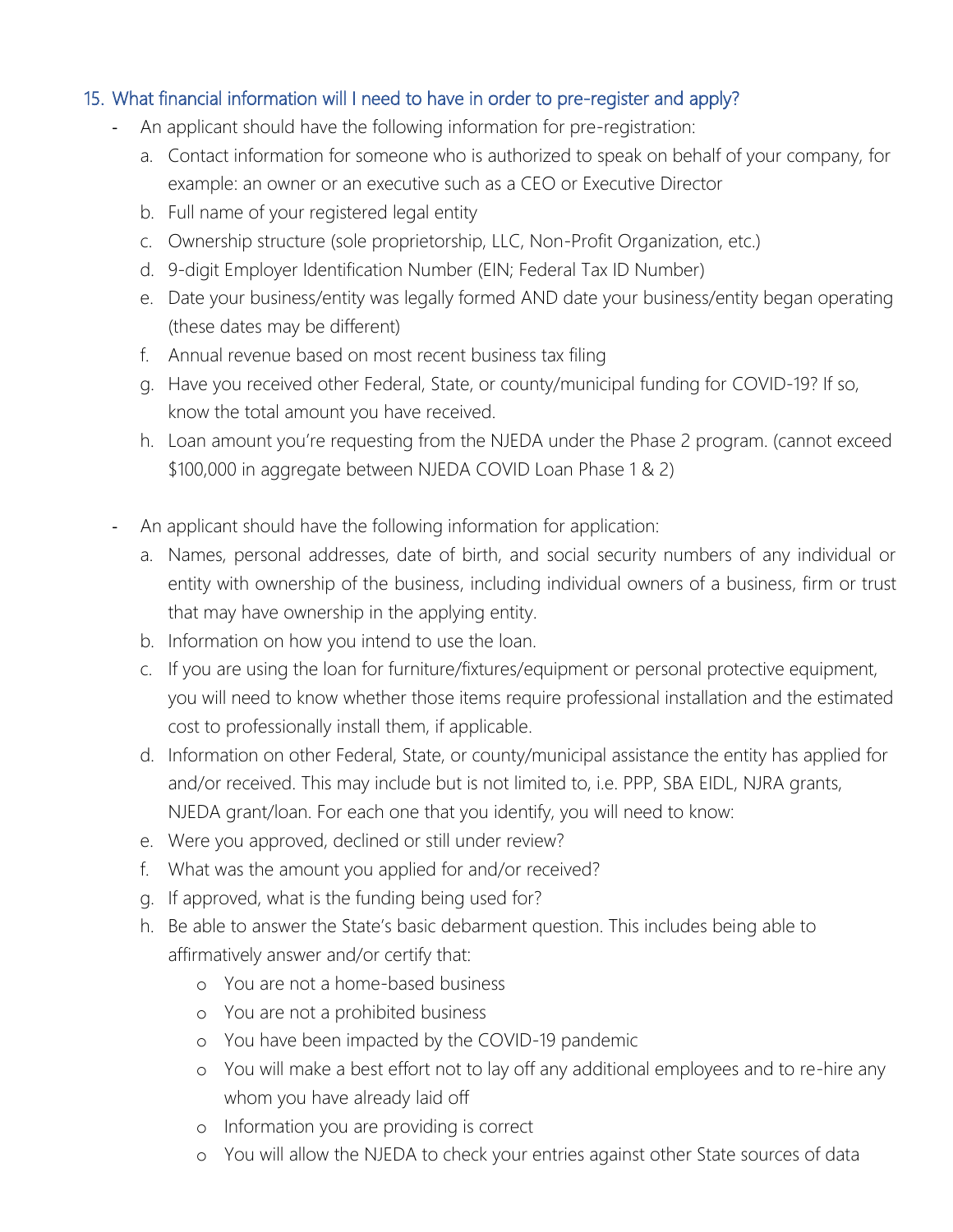- o You will authorize NJEDA to obtain a credit report on all guarantors
- o You are current on all state obligations.

#### 16. Will I have to pay an application fee?

- Due to the financial hardship imposed by the COVID-19 pandemic, there is no fee for this application.

## 17. My business is a not-for-profit organization; is my organization eligible?

If your organization is registered with the IRS as a 501(c) non-profit, your organization may be eligible, provided your organization meets all other program eligibility requirements.

#### 18. What are the Loan rates and terms?

- Term/Amortization: Up to 10 years
- Interest Rate: 0% fixed for first 5 years, NJEDA prevailing floor rate (capped at 3.00%) at the time of the rate reset for remaining five years.
- Deferred principal payments for 12 months, with a delegated approval for an additional 6 months, if needed.

#### 19. Are there specific underwriting criteria?

- Yes, underwriting criteria includes:
	- o Minimum Credit Score: 600 FICO for at least one guarantor.
	- o Minimum Global Debt Service Coverage Ratio (GDSCR) of 1.00x based on financial statements in the year prior to the declaration of emergency related to the COVID-19 outbreak (March 9, 2020).

## 20. How is Global Debt Service Coverage Ratio (GDSCR) calculated for this loan program?

Global Debt Service Coverage Ratio ("GDSCR") is generally defined as the business' net income plus noncash expenses (i.e., depreciation and amortization), plus interest expense, plus personal excess cash flow of the personal guarantors, plus any non-recurring expenses, minus owner distributions. The result of that calculation is divided by the annual principal and interest payments on all existing and proposed debt obligations of the business.

## 21. Are there any liens/collaterals/security information requirements?

- EDA will place lien on business assets only. EDA lien will subordinate in lien position to all existing and future senior lenders.
- Guarantors: Unlimited personal guarantees for all adult individuals or entities with ownership in for-profit applicants and related entities, regardless of ownership percentage, will be required. This requirement does not apply for not-for-profit organizations.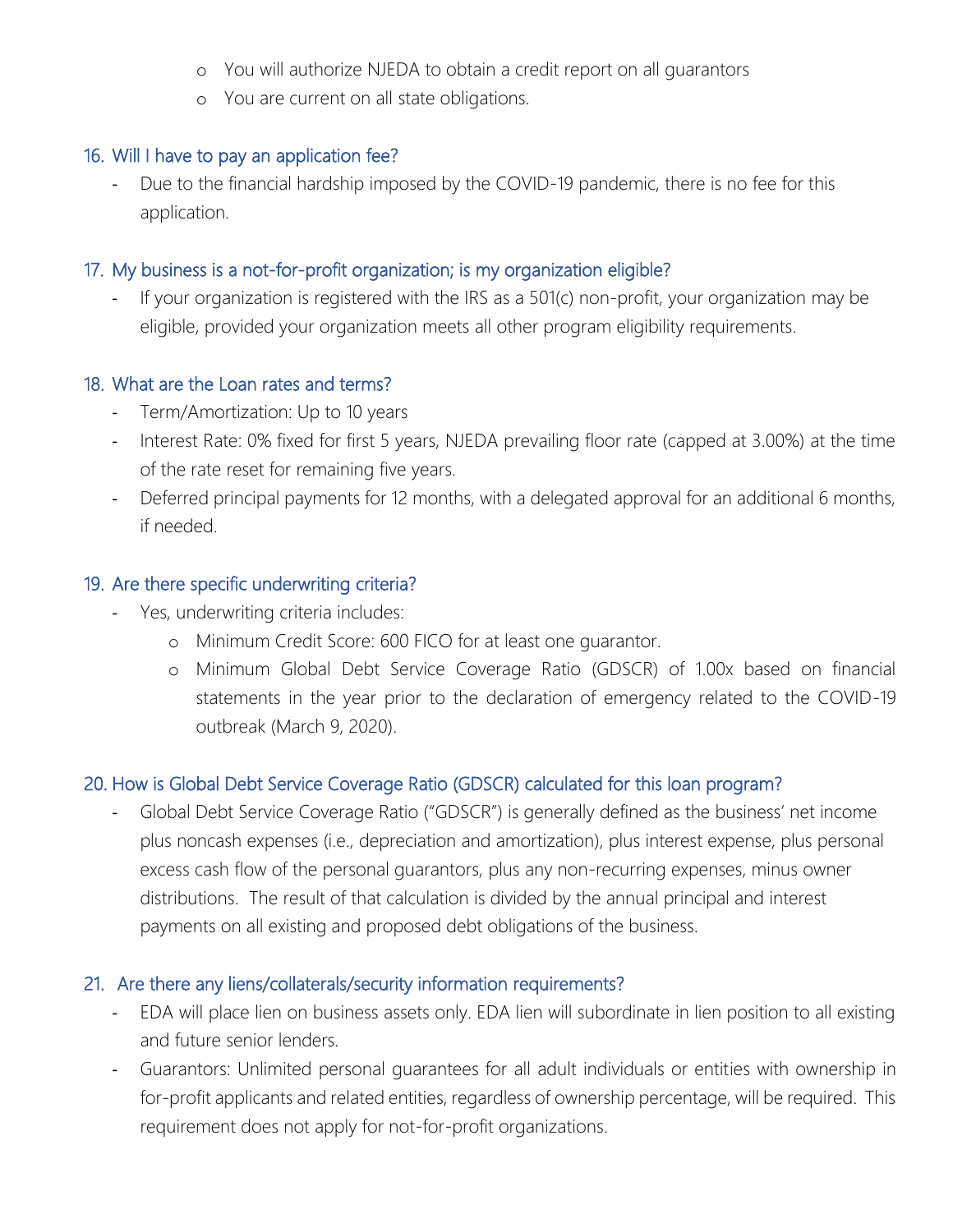#### 22. Are there any fees associated?

Due to the financial hardship experienced by the entities that are eligible for this program, there will be no fees associated with the Small Business Emergency Loan Program for the first five years of a loan, including application fees, and then the NJEDA's standard modification fees will be charged, if applicable.

## 23. How can I best prepare for the pre-registration and application process?

- Any business pre-registering for the program will need a username and password in NJEDA's [application portal.](https://njeda.powerappsportals.us/en-US/SignIn?returnUrl=%2F)
- If you have never applied for NJEDA financing before, visit the [application portal](https://njeda.powerappsportals.us/en-US/SignIn?returnUrl=%2F) now to create a new username and password. Store this information so that you can easily locate it for when the pre-registration period opens.
- If you go to create a new profile and your email address is already known to NJEDA, you will get instructions on sending yourself an invitation code to set up a username and password in this application portal. Once you setup your username and password in this portal, store this information so that you can easily locate it for when the pre-registration period opens
- If you have used this application portal before to apply for the NJEDA Phase 3 Grants or a Micro Business Loan through the NJEDA application portal, you should already have a username/password. If you know that information, store this information so that you can easily locate it for when the pre-registration period opens.
- If you have used this application portal before but have forgotten or cannot locate your username and password, go to the [application portal](https://njeda.powerappsportals.us/en-US/SignIn?returnUrl=%2F) now to email yourself an invitation code to reset your username and password. Once you reset your username and password, store this information so that you can easily locate it for when the pre-registration period opens
- Do not wait to visit https://njeda.powerappsportals.us/en-US/SignIn?returnUrl=%2F to see if you have a username and password, especially if you need to reset your username and password. Once pre-registration opens there may be delays (10-20 min) with receiving email codes due to high volume.
- If you experience any issues, please contact the NJEDA call center at 844-965-1125 for assistance.

#### 24. After I complete pre-registration, what can I expect?

- After pre-registration, you will receive an email outlining the next steps to complete the application form once the application period opens on February 24, 2021, 9:00 am EST . The email will come from *crmnoreply@njeda.com*. Please be sure to add this email address to your contacts and take any steps necessary to ensure the email is available in your inbox. Please be sure to check your spam/junk email.
- Once a business has submitted its application form, NJEDA will conduct a preliminary review to see if the business is eligible. Because of the anticipated high volume of applicants, the preliminary review may take some time and will not be completed immediately after the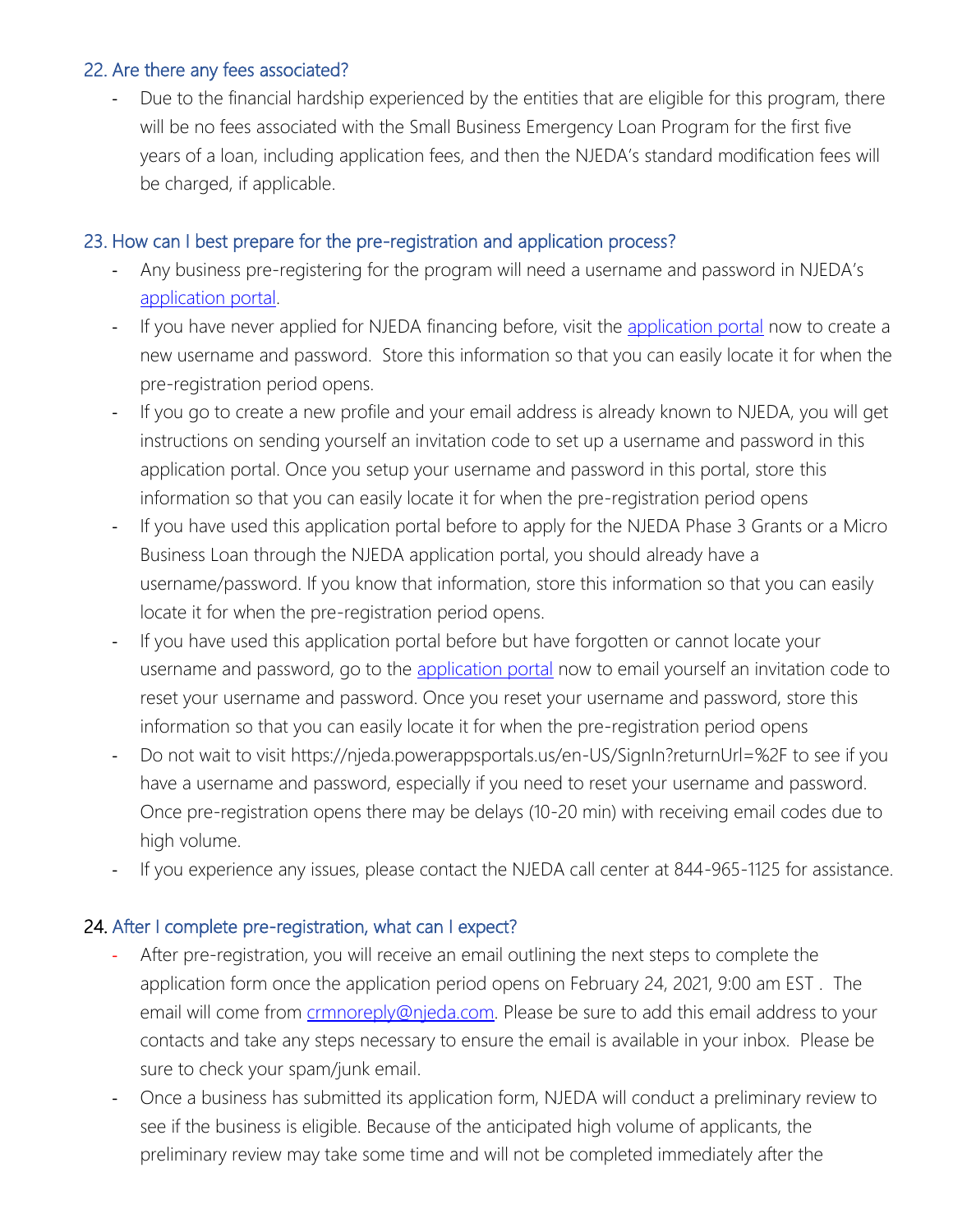application is submitted, so applicants should not expect to be contacted right away. If the business appears to be eligible, the applicant will be contacted by email to provide additional financial information and documentation about the business so that NJEDA can complete its review. The applicant will have 5 days to provide this information from the date/time the NJEDA requests it. A list of potential documents is available through the NJ State [COVID portal.](https://business.nj.gov/covid/small-business-emergency-assistance-loan-program-phase-2)

#### 25. My business has multiple different locations; can I submit a separate application for each location?

- There is an application limit of 1 application per FEIN. If your business has 5 separate FEINs, then you would be eligible to apply 5 times under each individual FEIN, but would have to apply separately for each business (with its own FEIN). Please note that you would need to pre-register and apply separately for each FEIN.
- If your business has 1 FEIN and 5 locations, your business is only eligible for 1 loan and can only apply once under the sole FEIN.

# 26. My business applied for and/or received COVID-19 disaster assistances from the Small Business Administration, other Local CARES Funding and/or insurance proceeds. Is the same business eligible for a Loan?

- Your business may still be eligible for a loan. However, the NJEDA will need to know information about all assistance you applied for/received to comply with Federal duplication of benefits provisions. Therefore, prior to applying for this grant, it is recommended that you become familiar with the details of the other assistance that you applied for or received, as you will be asked to provide details on any COVID-19 Disaster assistance received by your business to determine eligibility.
- The NJEDA cannot provide disaster assistance for the same purpose, during the same time period, that you have already received other assistance, as this is considered a Duplication of Benefits under Federal law, and because your business would no longer have a need for the loan funding for that purpose.

#### 27. What is a Duplication of Benefit (DOB)?

A DOB occurs when an entity receives assistance from multiple sources for the same need. One way this happens is if the cumulative amount of assistance exceeds the business's needs. To avoid a DOB, the NJEDA will reduce the loan amount by the amount of other assistance for the same need. However, if the need is greater than the assistance, there is no DOB.

## 28. Online applications are sometimes difficult for me. What can I expect from this one?

We have posted screenshots depicting what you can expect from the pre-registration and application forms and a walkthrough video, which can be accesses through the NJ State [COVID](https://business.nj.gov/covid/small-business-emergency-assistance-loan-program-phase-2)  [portal.](https://business.nj.gov/covid/small-business-emergency-assistance-loan-program-phase-2) Please note that these forms are dynamic based on your responses, and may not include